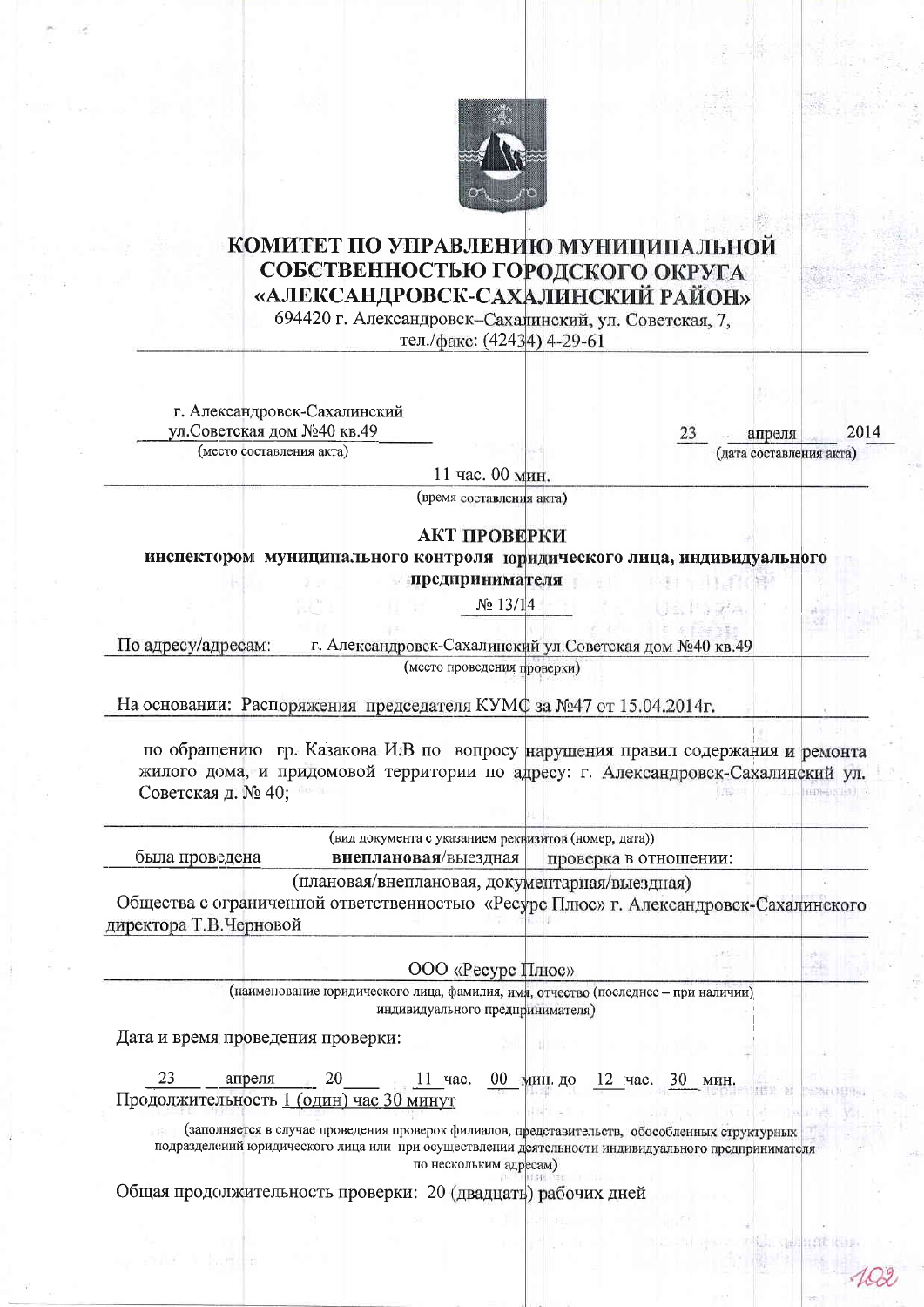(рабочих дней/часов)

Акт составлен: Муниципальным жилищным инспектором КУМС

Городского округа «Александровс-Сахалинского района»

(наименование органа муниципального контроля)

С копией распоряжения/приказа о проведении проверки ознакомлен(ы): (заполняется при проведении выездной проверки)

(фамилии, инициалы, подписи, дата, время)

OG1.201

Against May 198

**DEPENDING SHED** 

Дата и номер решения прокурора (его заместителя) о согласовании проведения проверки: Получения решения о согласовании данной внеплановой проверки прокуратуры

(по Фед. закону №294-ФЗ от 26.12.08) не требуется.

Holeoupyn

(заполняется в случае необходимости согласования проверки с органами прокуратуры)

Лицо(а), проводившие проверку: Новикова Оксана Витальевна-муниципальный жилищный инспектор КУМС на территории ГО «Александровс-Сахалинского района»; Логинов Александр Викторович - начальник отдела ЖКХ Администрации ГО «Александровс-Сахалинского района»;

(фамилия, имя, отчество (последнее - при наличии), должность должностного лица (должностных лиц), проводившего(их) проверку; в случае привлечения к участию в проверке экспертов, экспертных организаций указываются фамилии, имена, отчества (последнее - при наличии), должности экспертов и/или наименования экспертных организаций с указанием реквизитов свидетельства об аккредитации и наименование органа по аккредитации, выдавшего свидетельство)

При проведении проверки присутствовали:

**CVELe** 

Новокрещенных Александр Иванович - гл. инженер ООО «Ресурс Плюс»; Сизгунова Антонина Васильевна - начальник ТО Управления Роспотребнадзора по Сах.обл. в Александровск-Сахалинском, Тымовском и Ноглинском р-х

(фамилия, имя, отчество (последнее - при наличии), должность руководителя, иного должностного лица (должностных лиц) или уполномоченного представителя юридического лица, уполномоченного представителя индивидуального предпринимателя, присутствовавших при проведении мероприятий **1. 新設 官山県** s titul по проверке)

В ходе проведения проверки: выявлены нарушения обязательных требований, установленных (с указанием положений правовых актов):

Дом по ул. Советская, 40- шлакоблочный 5ти этажный, 4х подъездный. В подвальных помещениях на момент проверки в 3 и 4 подъезде дома №40 затоплены поверхностными водами, которые проходят через фундамент с восточной стороны улицы. В результате произошло частичное разрушение отмостки жилого дома. В зимний период снег во дворах сдвигался под окна первых этажей, что нарушило сохранность зеленых насаждений. УК с наступлением весны не организованны работы систематического отвода талых вод, не расчищены канавки для обеспечения оттока воды в местах, где это требуется для нормального отвода талых вод. Не организована работа по очистке дворовых территорий после окончания таяния снега, сбора мусора, оставшегося снега и льда. В следствии этого на придомовой территории скапливается вода в огромные лужи грязи и попадает через поврежденный фундамент в подвал. Подвальные помещения не обеспеченны сквозным проветриванием, отсюда затхлый запах, конденсат и плесень. Канализационная труба в подвальном помещении III подъезда дома №40 по ул. Советская имеет технологические (вырезанные отверстия) не загерметизированные, в в следствии возможен слив канализационных вод. чего

THE FRANCISCO S.